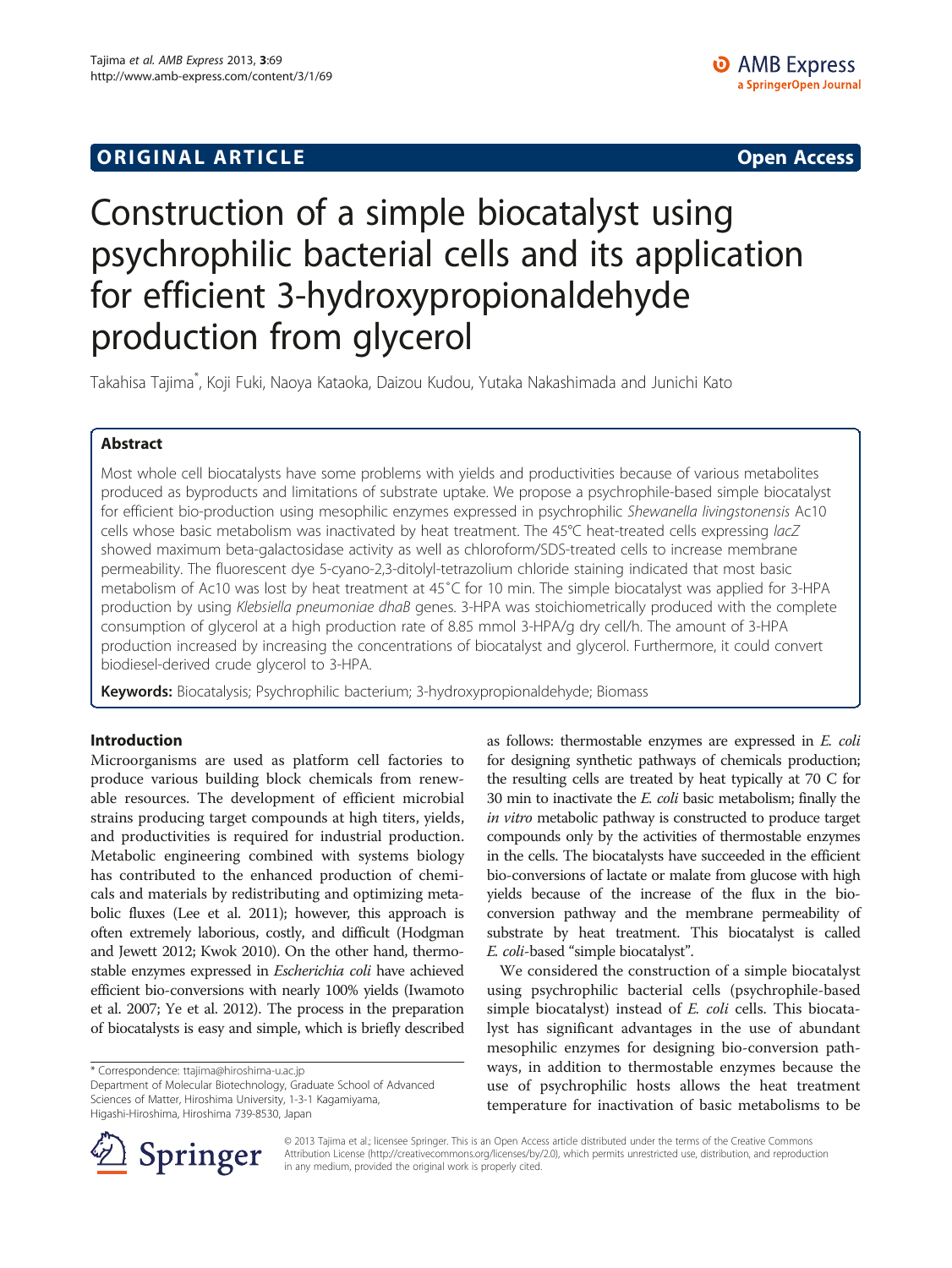lower than that of E. coli based simple biocatalysts. Out of 2075 "completed and published" genome sequences in genome information database GOLD [\(http://www.geno](http://www.genomesonline.org/)[mesonline.org/](http://www.genomesonline.org/); June, 7th, 2013), most genome sequences (1799 genomes; 86.7%) belong to mesophilic organisms, while those in "hyperthermophile," "thermophile," or "thermotolerant" consist of only 232 genomes (11.2%). Psychrophile-based simple biocatalysts may be able to exploit nearly all enzymes to produce chemicals. Furthermore, decreasing the heat treatment temperature to an ordinary temperature limits concerns about the excess disruption of the cellular structure and thermal decomposition of coenzymes, such as NADP<sup>+</sup> and NADPH, which are problems in E. coli-based simple biocatalysts (Ye et al. [2013\)](#page-6-0).

In this study, the psychrophilic bacterium Shewanella livingstonensis Ac10 was selected as a host for the simple biocatalyst. Ac10 isolated from Antarctic sea shows optimum growth at 18˚C but cannot grow above 30˚C (Miyake et al. [2007](#page-6-0)). A gene expression system using the broad-host-range plasmid RSF1010 and its derivatives are available in Ac10, and proteins expressed at low temperatures have been revealed by proteomics analysis (Kawamoto et al. [2007;](#page-6-0) Kawamoto et al. [2009\)](#page-6-0). We constructed the innovative psychrophile-based simple biocatalyst for efficient bio-conversion by recombinant mesophilic enzymes expressed in a psychrophilic bacterium S. livingstonensis Ac10 whose basic metabolism was inactivated by heat treatment. We evaluated the activity of recombinant E. coli β-galactosidase expressed in S. livingstonensis Ac10 and basic metabolism of Ac10 when cells were treated by heat, and applied it to the simple biocatalyst for 3-HPA production from glycerol by using

Table 1 Bacterial strains and plasmids used in this study

Klebsiella pneumoniae dhaB genes. Although the conversion from glycerol to 3-HPA is not multistep enzymatic reaction (pathway) but single step reaction, psychrophile-based simple biocatalyst will be applicable to *in vitro* metabolic pathway if it succeeds in efficient production.

## Materials and methods

#### Cell strains and growth conditions

The bacterial strains and plasmids used in this study are described in Table 1. All E. coli strains were grown in Luria-Bertani liquid or solid agar medium at 37°C with 100 mg/L ampicillin when appropriate. S. livingstonensis Ac10-Rif<sup>r</sup> (kindly provided by Prof. T. Kurihara in Kyoto University; Kawamoto et al. [2009](#page-6-0)) was grown with triptic soy broth (TSB; Difco Laboratories, Detroit, MI, USA) at 18°C with 50 mg/L rifampicin. E. coli DH5α (TOYOBO, Japan) was used for the construction of the recombinant plasmids. Resulting plasmids were introduced into S. livingstonensis by transconjugation using E. coli S17-1 (Kawamoto et al. [2009\)](#page-6-0). Transformed S. livingstrensis cells were selected using rifampicin and ampicillin at concentrations of 50 mg/L and 100 mg/L, respectively. To overexpress K. pneumoniae glycerol dehydratase (DhaB) in S. livingstonensis Ac10-Rif<sup>r</sup>, dhaB genes were cloned into the vector pHA12 and expressed in Ac10- Rif<sup>r</sup> by 100 μM IPTG induction. To prepare Ac10/ pHA12-dhaB cells for a resting cell reaction, Ac10-Rif'/ pHA12-dhaB cells grown overnight in TSB medium were inoculated into 100 mL of TSB culture medium (1% inoculum). Cultures were incubated in Erlenmeyerflasks under constant agitation on a rotary shaker,

| Strains or plasmids               | <b>Relevant characteristics</b>                                                                        | Source or reference          |  |
|-----------------------------------|--------------------------------------------------------------------------------------------------------|------------------------------|--|
| <b>Strains</b>                    |                                                                                                        |                              |  |
| E. coli strains                   |                                                                                                        |                              |  |
| DH5a                              | Cloning host supE44 $\Delta$ lacU169 (Ф80 lacZ $\Delta$ M15) hsdR<br>17 recA1 endA1 gyrA96 thi-1 relA1 | <b>TOYOBO</b>                |  |
| $S17-1$                           | recA pro hsdR RP4-2-Tc::Mu-Km::Tn7                                                                     | Simon et al. (1983)          |  |
| S. livingstonensis strains        |                                                                                                        |                              |  |
| Ac10-Rif <sup>f</sup>             | Parent strain, rifampin resistant mutant of Ac10                                                       | Kawamoto et al. (2007)       |  |
| Ac10-Rif <sup>7</sup> /pHA10-lacZ | Ac10-Rif <sup>f</sup> harboring pHA10-lacZ                                                             | This study                   |  |
| Ac10-Rif <sup>7</sup> pHA12-dhaB  | Ac10-Rif <sup>f</sup> harboring pHA12-dhaB                                                             | This study                   |  |
| K. pneumoniae T7                  | 1,3-propanediol producing strain                                                                       | Laboratory's stock           |  |
| Plasmids                          |                                                                                                        |                              |  |
| pHA10                             | Amp <sup>r</sup> , expression vector                                                                   | Arai et al. (1991)           |  |
| pHA12                             | Amp <sup>'</sup> , expression vector                                                                   | Arai et al. (1991)           |  |
| pQF50                             | Amp <sup>'</sup> , broad-host-range vector                                                             | Farinha and Kropinski (1990) |  |
| pHA10-lacZ                        | Amp <sup>r</sup> , pHA10 containing lacZ                                                               | This study                   |  |
| pHA12-dhaB                        | Amp', pHA12 containing K. pneumoniae dhaB                                                              | This study                   |  |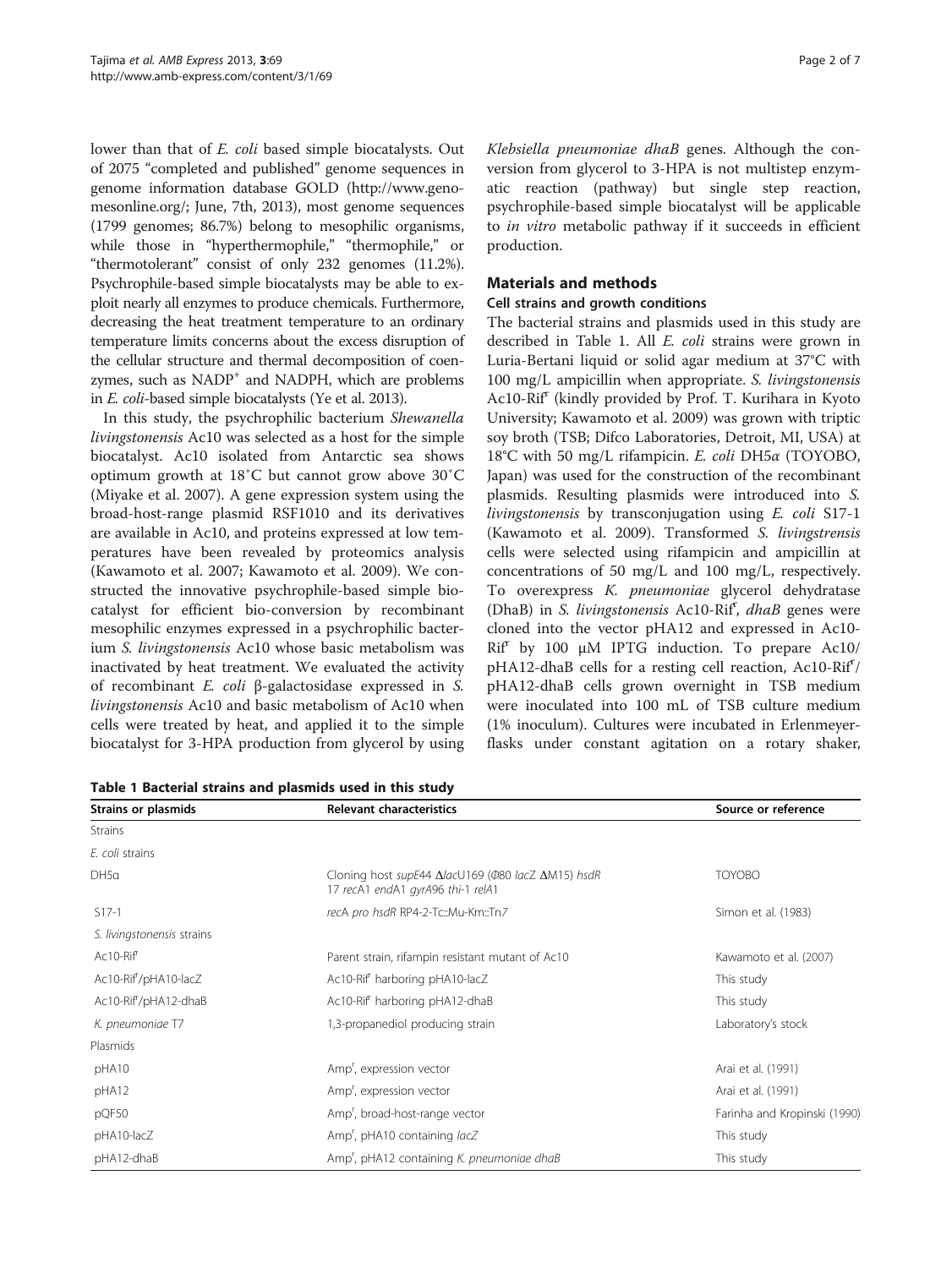maintained at 120 rpm. Cell growth was recorded by measuring the optical density of the culture broth at 660 nm  $(OD_{660})$  and the dried weight of the cells. For the viability test of heat-treated cells, diluted samples were plated on TSB ager and cultured at 18°C. After 3– 5 days the colonies were qualitatively observed.

#### Plasmid construction

Standard procedures for plasmid DNA preparation, restriction enzyme digestion, ligation, and transformation were used (Sambrook [1989\)](#page-6-0). PCR reactions were performed with KOD plus Neo (Toyobo, Ohtsu, Japan) according to the manufacturer's recommendations. The E. coli lacZ gene was amplified from pQF50 (Farinha and Kropinski [1990](#page-5-0)) by using primers lacZ\_F (5′-AGAGGGTATTAATAATG AAAGGGAA-3′) and lacZ\_R (5′-CCCAAGCTTTGCCCG GTTATTATTATTTTTGA-3′). The PCR product was cloned between the SmaI and HindIII site of broad-host range expression vector pHA10 (Arai et al., [1991\)](#page-5-0). The dhaB1, dhaB2, and dhaB3 genes (accession number AB859215) were amplified with ribosome binding site (GGAGA) from K. pneumoniae T7 genomic DNA using primers dhaB\_F (5′-ATGCGAATTCGGAGAGATGAAC AATGAAAAGATCAAAACGA-3′) and dhaB\_R (5′-ATG CGGTACCTTAGCTTCCTTTACGCAGCT −3′). The PCR fragment was ligated with EcoRI-KpnI digested pHA12 (Arai et al. [1991](#page-5-0)) to construct pHA12-dhaB.

## β-galactosidase activity

For β-galactosidase assays, cells were harvested from aliquots of 1 mL of 24-h cultures of S. livingstonenesis  $(OD<sub>660</sub> = 0.5-1.0)$  by centrifugation and were washed twice with 0.9% NaCl. Bacterial pellets were resuspended in Z-buffer (36 mM  $\text{NaH}_2\text{PO}_4$ , 67 mM  $\text{Na}_2\text{HPO}_4$ , 0.1 mM MgCl<sub>2</sub>, 2 mM MgSO<sub>4</sub>, 2.7 mL/l β-mercaptoethanol) before lysis with 20 μL of chloroform and 10 μL of 0.1% SDS by a Pasteur pipet or heat treatment. β-Galactosidase assays were performed at 37°C using the Miller protocol (Miller [1972](#page-6-0)) with modification. Briefly, 200 μL of 4 mg/mL ONPG (Nacalai tesque, Kyoto, Japan) was added into 500 μL of cell suspension, and the mixtures were incubated at 20°C. After a 10-min incubation, 250 μL of stop buffer  $(1 \text{ M } Na<sub>2</sub>CO<sub>3</sub>)$  was added, and the absorbance measured at 420 nm and 550 nm. β-Galactosidase activities [Miller units (nmoles/ minute)] were calculated using the following formula (Miller [1972](#page-6-0)): β-Galactosidase activity (Miller units) =  $(OD_{420} -1.75 \times OD_{550})/(t \times V \times OD_{660}) \times (1/0.0045) \times 1000,$ where  $t =$  length of incubation (min) and  $V =$  volume of culture used in the assay  $(\mu L)$ .

#### CTC staining assay

Cell viability was evaluated by CTC staining assay. A CTC (5-Cyano-2,3-ditolyl tetrazolium chloride) rapid

staining kit for microscopy (Dojindo Laboratories, Kumamoto, Japan) was used for cell respiratory detection. CTC working solutions (final conc.: 50 mM) were prepared by dissolving CTC in 750 μL sterilized distilled water. Triplicate 1-mL samples treated with 20 μL of CTC solution and 5 μL enhancing reagent B were incubated for 30 min at 18°C. Stained cells were observed by inverted microscopy (E600 Eclipse, Nikon, Tokyo, Japan) equipped with blue excitation and red emission filters.

#### 3-HPA production

Cultivated cells were collected by centrifugation (4°C, 5 min,  $3220 \times g$  and washed twice with 70 mM potassium phosphate buffer (pH 8.0). Reactions were started by the addition of glycerol, vitamin  $B_{12}$  (1.5  $\mu$ M in final concentration; Sigma-Aldrich Japan, Tokyo, Japan), and 50 mM KCl into the equal parts of the cell suspension. The reactions were carried out at 37°C and stopped by the addition of chloroform. Supernatant was obtained by centrifugation of the reaction mixture.

#### Analytics

Quantification of 3-hydroxypropionaldehyde (3-HPA) was based on the modified colorimetric method of Circle et al. (Circle et al. [1945\)](#page-5-0). Briefly, 150 μL of 10 mM tryptophan dissolved in 0.05 N HCl was mixed with 200 μL of sample. After addition of 600 μL of 37% HCl, the mixture was incubated at 37°C for 20 min, and the absorbance was meadured at 560 nm. Acrolein (0–1 mM) was used for obtaining the standard curve. Glycerol was measured by a high performance liquid chromatograph system equipped with a UV detector and an ion exclusion column (RSpak KC-811, 8.0 mm ID  $\times$  300 mm L; Shodex, Tokyo, Japan). The column was eluted at 60°C using  $0.1\%$  (v/v) phosphate as a mobile phase at a flow rate of 0.7 mL/min.

## Results

#### Heat treatment condition for simple biocatalyst

To evaluate the effect of heat treatment on S. livingsto*nenesis* Ac10, we measured the  $β$ -galactosidase activity of the recombinant Ac10 cells in which the E. coli lacZ gene was expressed under the control of a *tac* promoter. Ac10-Rif<sup>r</sup>/pHA10-lacZ cells were pretreated with heat at 20–70°C for 10 min. The cells lost viability when treated over 30°C (Figure [1](#page-3-0)). The β-galactosidase activity at 20°C in the heat-treated cells or chloroform/SDS-treated cells was measured by a standard protocol (Figure [1](#page-3-0)). Heat treatment at 20-45°C resulted in an increase in the βgalactosidase activity along with the increase of treatment temperature. The highest activity was obtained in the cells with heat treatment at 45°C as well as those with chloroform/SDS treatment which is generally used to permeabilize the cells. The supernatant suspension of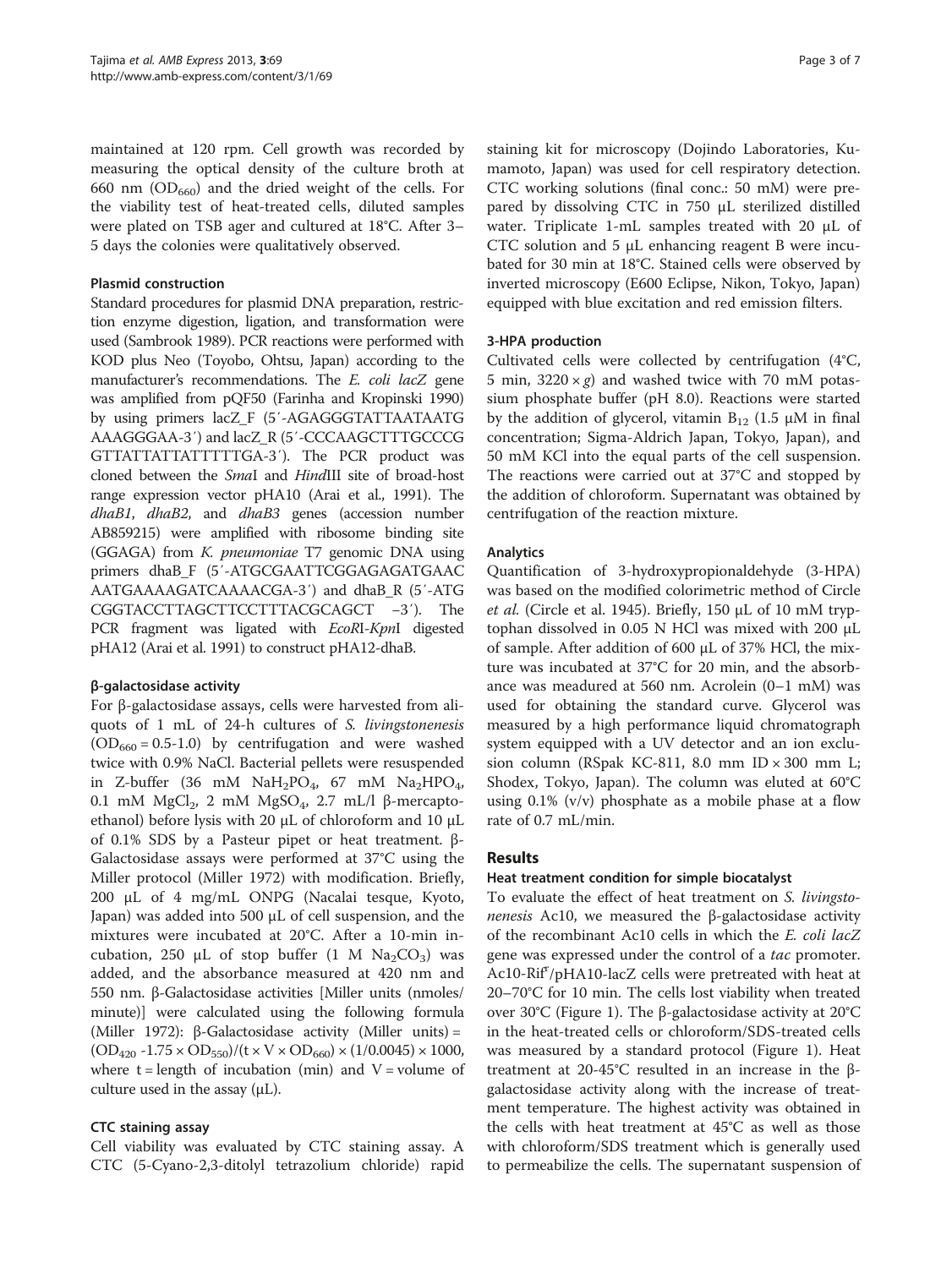<span id="page-3-0"></span>

cells heat-treated at 45°C had 14% residual βgalactosidase activity. On the other hand, cells heattreated above 45°C showed decreased β-galactosidase activity with the increase of temperature, and this activity was almost lost at 60°C and 70°C. We carried out the CTC staining of cells treated for 5, 10, 15, and 30 min at 45°C to determine heat treatment time for the inactivation of basic metabolism in Ac10-Rif<sup>r</sup> cells. CTC was converted to the insoluble fluorescent dye CTCformazan when CTC was reduced as an artificial redox partner instead of the final electron acceptor oxygen by respiring bacteria (Bovill et al. [1994](#page-5-0)). After CTC-staining, the 5-min heat-treated cells showed fluorescence with half intensity compared with that of non-treated reference cells (Figure 2). Fluorescence was scarcely detected in nearly all cells treated for more than 10 min.

## 3-HPA production by simple biocatalyst

To apply the Ac10 simple biocatalyst to 3-HPA bioproduction, dhaB gene cluster containing dhaB1, dhaB2, and dhaB3 genes from K. pneumoniae T7 was cloned into a broad-host-range plasmid. Their amino acid sequences have 100% identities to corresponding genes in K. pneumoniae MGH 78578. Glycerol dehydratase, the

gene product of *dhaB*, catalyzes conversion of glycerol to 3-HPA. At first, we failed to obtain any recombinant E. coli when the dhaB cluster was introduced into lacIqless pHA10 plasmid containing a constitutive tac promoter. It seemed to be the result of the toxic effect of dhaB overexpression on E. coli cells. Therefore, we used pHA12 (Arai et al. [1991\)](#page-5-0) that harbors lacIq and its tac promoter controllable by the Lac repressor and isopropyl-β-D-thiogalactopyranoside (IPTG) addition. By using pHA12, we succeeded the construction of the recombinant plasmid pHA12-dhaB for overexpression of the *dhaB* cluster. A transformant (Ac10-Rif<sup>r</sup>/pHA12dhaB) was obtained by introducing pHA12-dhaB into Ac10-Rif<sup>r</sup>. After Ac10-Rif<sup>r</sup>/pHA12-dhaB cells were treated by heat (at 45°C and for 15 min), 3-HPA production was performed in phosphate buffer (pH 8.0) at 37°C by the addition of 20 mM glycerol, 10  $\mu$ M vitamin B<sub>12</sub> and 50 mM KCl (final concentration) to cell suspension. 3-HPA was stoichiometrically produced with the complete consumption of glycerol within 30 min by Ac10-Rif<sup>r</sup>/pHA12-dhaB cells (5.57 g dry cell/L), while both glycerol consumption and 3-HPA production were not observed when the parent strain (Ac10-Rif<sup>r</sup>) was used for the reaction (Figure [3](#page-4-0)A). Heat-treated Ac10-

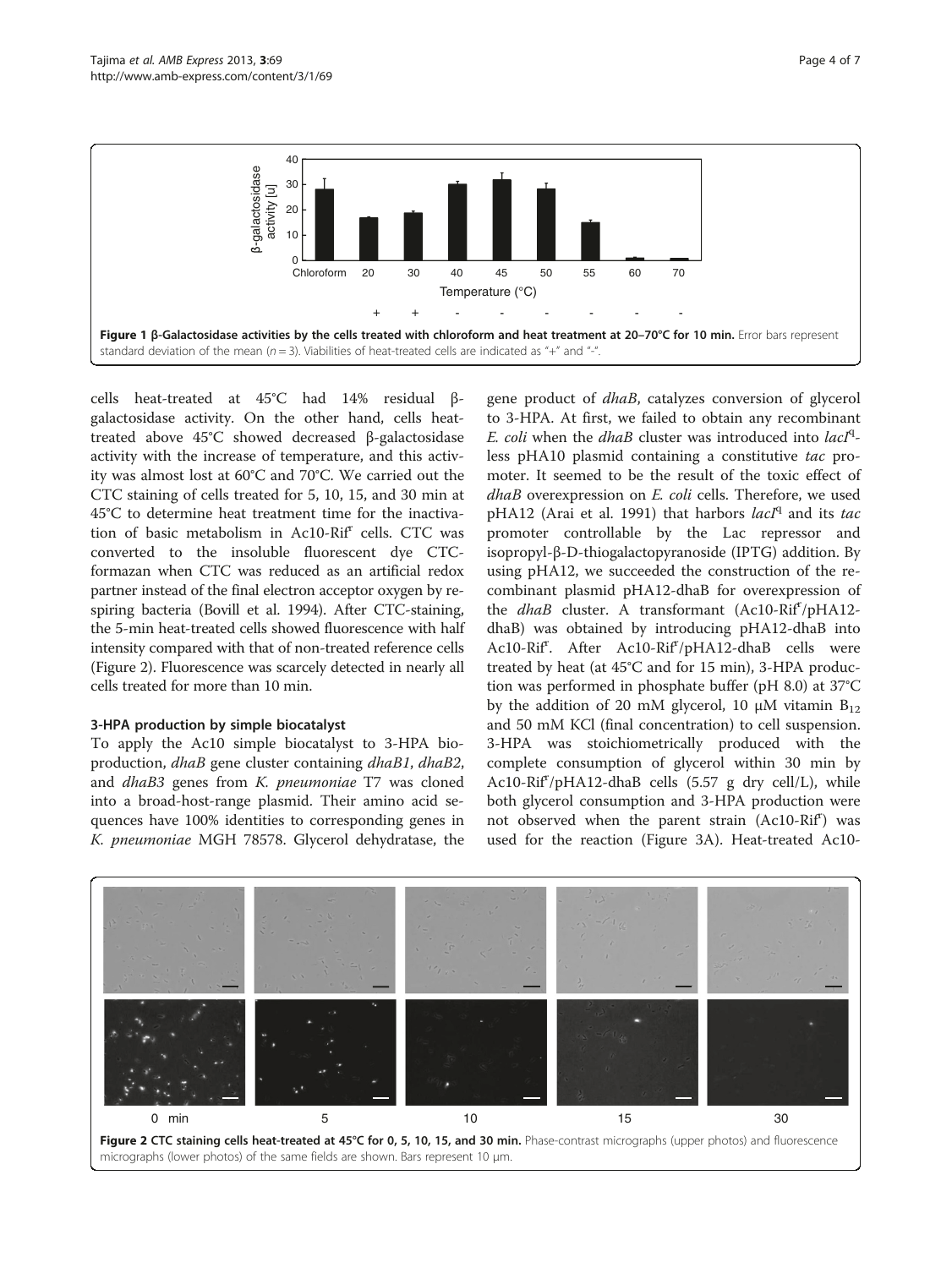<span id="page-4-0"></span>

Rif<sup>r</sup>/pHA12-dhaB could completely convert 50 mM glycerol to 3-HPA in 1 h; however, the cells without heat treatment partially consumed glycerol (35 mM) and produced only 31 mM 3-HPA (Figure 3B). The amount of 3-HPA produced increased with increasing concentrations of heat-treated cells and glycerol. 3-HPA production of 28.0 g dry cell/L from 300 mM glycerol reached a high titer  $(223 \pm 10.3 \text{ m})$  with high productivity (7.95 mmol/g dry cell/h). Although almost the same amount of 3-HPA  $(225 \pm 6.5 \text{ mM})$  was produced from 400 mM glycerol, the yield and productivity were decreased to 0.56 and 4.80, respectively (Table 2).

Finally, we examined the simple biocatalyst for the ability to produce 3-HPA from crude glycerol. The crude glycerol used was waste derived from biodiesel production by an alkaline process in Thailand and consisted of 57.9% (w/w) glycerol, 30.2% methanol, 12.5% fatty acids, and 2.7% ash. In the reaction mixture containing 64.3 mM glycerol derived from a crude glycerol sample, Ac10-Rif<sup>r</sup>/pHA12-dhaB (45.7 g dry cell/L) could convert this to  $63.5 \pm 5.96$  mM 3-HPA in 1 h.

# **Discussion**

In this study we constructed a simple biocatalyst for the production of value-added chemicals by using heattreated psychrophilic cells expressing mesophilic enzymes. The psychrophile-based simple biocatalyst showed that the membrane permeability of the substrate was increased by heat treatment at 45°C and most of the recombinant enzymes remained in the cells. Together with the CTC staining, heat treatment at 45°C for 10 min is adequate to inactivate the basic metabolism of Ac10. Thus, a psychrophilic-based simple biocatalyst can be constructed by using mostly mesophilic enzymes without inactivation by heat treatment. Therefore, we concluded that mesophilic enzymes can be used for a psychrophilic-based simple biocatalyst, and we could apply it to 3-HPA production from glycerol.

3-HPA is a valuable compound used as a precursor for 1,3-propanediol (1,3-PDO), 3-propionic acid, and acrylic acid, which are useful for polymer production. 3-HPA is produced from glycerol by mesophilic bacteria, such as Lactobacullus reuteri, K. pneumoniae, Clostridium

| <b>Strain</b>                           | Dry cell<br>weight (g/L) | Glycerol<br>(mM) | 3-HPA<br>(mM)  | Yield | Productivity<br>(mmol/g dry cell/h) | Reference            |
|-----------------------------------------|--------------------------|------------------|----------------|-------|-------------------------------------|----------------------|
| L. reuteri ATCC53608                    | 40-60                    | 200              | 160            | 0.80  | 4.27                                | Doleyres et al. 2005 |
|                                         | $(4.5 \times 10^{10}$    | 400              | 235            | 0.59  | 6.27                                |                      |
|                                         | xcfu/mL)                 |                  |                |       |                                     |                      |
| L. reuteri CG001                        | 11.1                     | 200              | 82             | 0.41  | 3.69                                | Chen et al. 2011     |
|                                         | 25.3                     | 200              | 195            | 0.98  | 7.71                                |                      |
| S. livingstonenesis Ac10-Rif/pHA12-dhaB | 5.57                     | 50               | $49.3 \pm 1.9$ | 0.99  | 8.85                                | This study           |
|                                         | 9.48                     | 200              | $82.9 \pm 1.0$ | 0.41  | 8.74                                |                      |
|                                         | 19.52                    | 200              | $142 \pm 1.7$  | 0.71  | 7.27                                |                      |
|                                         | 28.03                    | 300              | $223 \pm 10.3$ | 0.74  | 7.95                                |                      |
|                                         | 46.86                    | 400              | $225 \pm 6.5$  | 0.56  | 4.80                                |                      |

Table 2 Production of 3-HPA from glycerol comparing to resting cell reactions of L. reuteri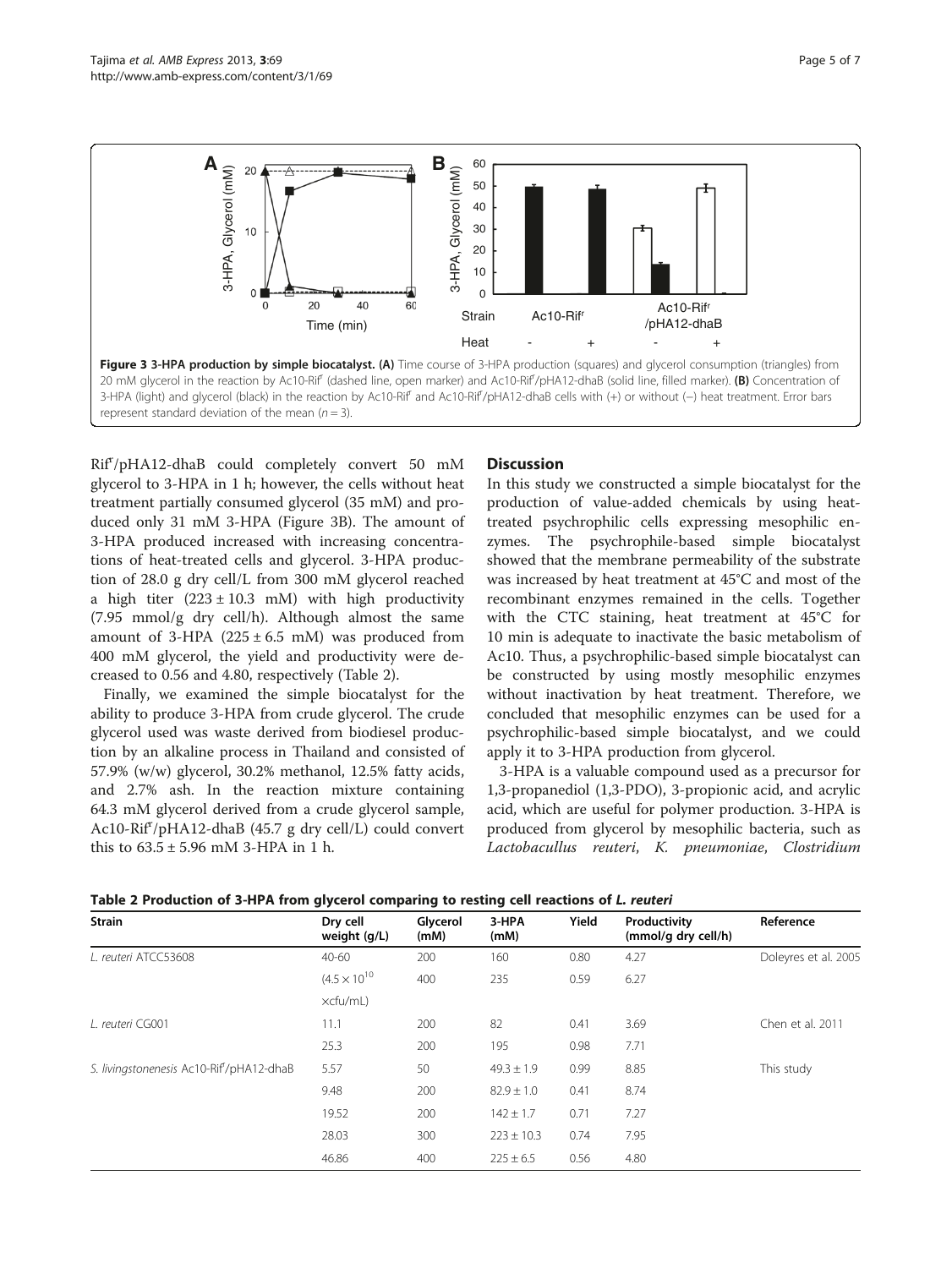<span id="page-5-0"></span>butyricum, Enterobacter agglomerans, and Citrobacter freudii (Vollenweider and Lacroix [2004\)](#page-6-0). Some studies have reported the biological production of 3-HPA by extracted enzymes (Slininger et al. [1983\)](#page-6-0) and whole cells of K. pneumoniae (Slininger and Bothast [1985](#page-6-0)) and E. agglomerans (Barbirato et al. 1996). However, 3-HPA is an intracellular intermediate and quickly reduced to 1,3- PDO by a NADH-linked 1,3-PDO dehydrogenase in most 1,3-PDO native producers except for L. reuteri and some Lactobacillus strains, which are only the isolates shown to accumulate 3-HPA extracellularly. Barbirato et al. (1996) reported that 1,3-PDO native producers, such as K. pneumoniae and E. agglomerans, accumulated 17 to 30 mM of 3-HPA into the cells and the yield of 3- HPA production was very low (<0.04). Enzymatic 3-HPA production by glycerol dehydratase extracted from Lactobacillus sp. produced 95.8 mM 3-HPA with consumption of 97.7 mM glycerol (Slininger et al. [1983](#page-6-0)) and the yield was much higher (0.98). However, extractions of enzymes were costly and had handling difficulties for industrial applications. The simple biocatalyst is not only easy to be prepared and but also effective for 3-HPA production with high yield (0.99) and high productivity  $(8.85 \text{ mmol/g dry cell/h})$  (Table [2](#page-4-0)).

The productivity was still higher than any previously reported in the resting cell reaction of L. reuteri ATCC53608 (Doleyres et al. 2005) and its derivative mutant CG001 acclimatized in 3-HPA-containing medium (Chen et al. 2011) (Table [2](#page-4-0)), which was the only species shown to sustain large amounts of 3-HPA produced from glycerol (Vollenweider and Lacroix [2004](#page-6-0)). The titer of 3-HPA by our simple biocatalyst was almost the same as those by L. reuteri. We conducted the simple biocatalyst reaction at a cell density of 46.9 g dry cell/L and 400 mM glycerol, but only 225 mM 3-HPA was produced. It is probably a result of the inhibitory effects of glycerol and 3-HPA on glycerol dehydratase (Doleyres et al. 2005). Glycerol deactivates glycerol dehydratase by the homolysis of the coenzyme upon binding to the apoenzyme (Toraya [2000](#page-6-0)). It can be overcome by ATPdependent reactivation factors in 1,3-PDO native producers (Toraya [2000\)](#page-6-0). Although the simple biocatalyst did not have the reactivating system, 3-HPA yields in the reaction from high glycerol concentrations were only slightly lower than those of the *L. reuteri* strains (Table [2\)](#page-4-0). Another type of DhaB in Clostridium butyricum (Raynaud et al. [2003](#page-6-0)), which does not require coenzyme vitamin  $B_{12}$  for its activity, may be an alternative for solution of the inhibitory effect by high concentrations of glycerol. Carbohydrazide can scavenge aqueous 3-HPA by forming hydrazone and its use was proposed to overcome the inhibitory effect of 3-HPA and to produce higher amounts of 3-HPA (Krauter et al. [2012](#page-6-0)). Although very high accumulation of 3-HPA scavengeradduct (2 M) in the medium was achieved by using a carbohydrazide scavenger, no methods are available now to recover 3-HPA from scavenger adducts. To apply the simple biocatalyst to industrial production of 3-HPA, measures for high cell-density immobilization and protection from toxic 3-HPA should be established.

The result of 3-HPA conversion from crude glycerol suggested that impurities in the crude glycerol sample did not affect the bio-conversion rate of the simple biocatalyst. The inhibitory effects of crude glycerol have been reported on cell growth (Venkataramanan et al. [2012](#page-6-0)) and cell viability (Gonzalez-Pajuelo et al. 2004), which resulted in decreased production of 1,3-PDO compared with that from pure glycerol. Because S. livingstonensis Ac10 cells are dead after heat treatment, the inhibitory effects of crude glycerol on "cell growth" and "cell viability" should not be of concern in the case of the simple biocatalyst, and it is one of its advantages. Taken together, the psychrophile-based simple biocatalyst is a useful and effective option for bio-production of valuable chemicals. For further improvement, the system for regeneration of cofactors, such as NAD (P) H and ATP, should be developed.

#### Competing interests

The authors declare that they have no competing interests.

#### Acknowledgments

We thank Professor Tatsuo Kurihara in Kyoto University for providing S. livingstonenesis Ac10-Rif<sup>r</sup>.

#### Received: 15 October 2013 Accepted: 3 December 2013 Published: 5 December 2013

#### References

- Arai H, Igarashi Y, Kodama T (1991) Construction of novel expression vectors effective in pseudomonas cells. Agric Biol Chem 55(9):2431–2432
- Barbirato F, Grivet JP, Soucaille P, Bories A (1996) 3-Hydroxypropionaldehyde, an inhibitory metabolite of glycerol fermentation to 1,3-propanediol by enterobacterial species. Appl Environ Microbiol 62(4):1448–1451
- Bovill RA, Shallcross JA, Mackey BM (1994) Comparison of the fluorescent redox dye 5-cyano-2,3-ditolyltetrazolium chloride with p-iodonitrotetrazolium violet to detect metabolic activity in heat-stressed Listeria monocytogenes cells. J Appl Bacteriol 77(4):353–358
- Chen G, Yang D, Xiao Y, Chen H (2011) Influence of conditions on reuterin accumulation by the resting cell biotransformation process. Chin J Chem Eng 19(6):1023–1027
- Circle SJ, Stone L, Boruff CS (1945) Acrolein determination by means of tryptophane. Ind Eng Chem 17(4):259–262
- Doleyres Y, Beck P, Vollenweider S, Lacroix C (2005) Production of 3 hydroxypropionaldehyde using a two-step process with Lactobacillus reuteri. Appl Microbiol Biotechnol 68(4):467–474. 10.1007/s00253-005-1895-4
- Farinha MA, Kropinski AM (1990) Construction of broad-host-range plasmid vectors for easy visible selection and analysis of promoters. J Bacteriol 172 (6):3496–3499
- Gonzalez-Pajuelo M, Andrade JC, Vasconcelos I (2004) Production of 1,3 propanediol by Clostridium butyricum VPI 3266 using a synthetic medium and raw glycerol. J Ind Microbiol Biotechnol 31(9):442–446. 10.1007/s10295-004-0168-z
- Hodgman CE, Jewett MC (2012) Cell-free synthetic biology: thinking outside the cell. Metab Eng 14(3):261–269. 10.1016/j.ymben.2011.09.002
- Iwamoto S, Motomura K, Shinoda Y, Urata M, Kato J, Takiguchi N, Ohtake H, Hirota R, Kuroda A (2007) Use of an Escherichia coli recombinant producing thermostable polyphosphate kinase as an ATP regenerator to produce